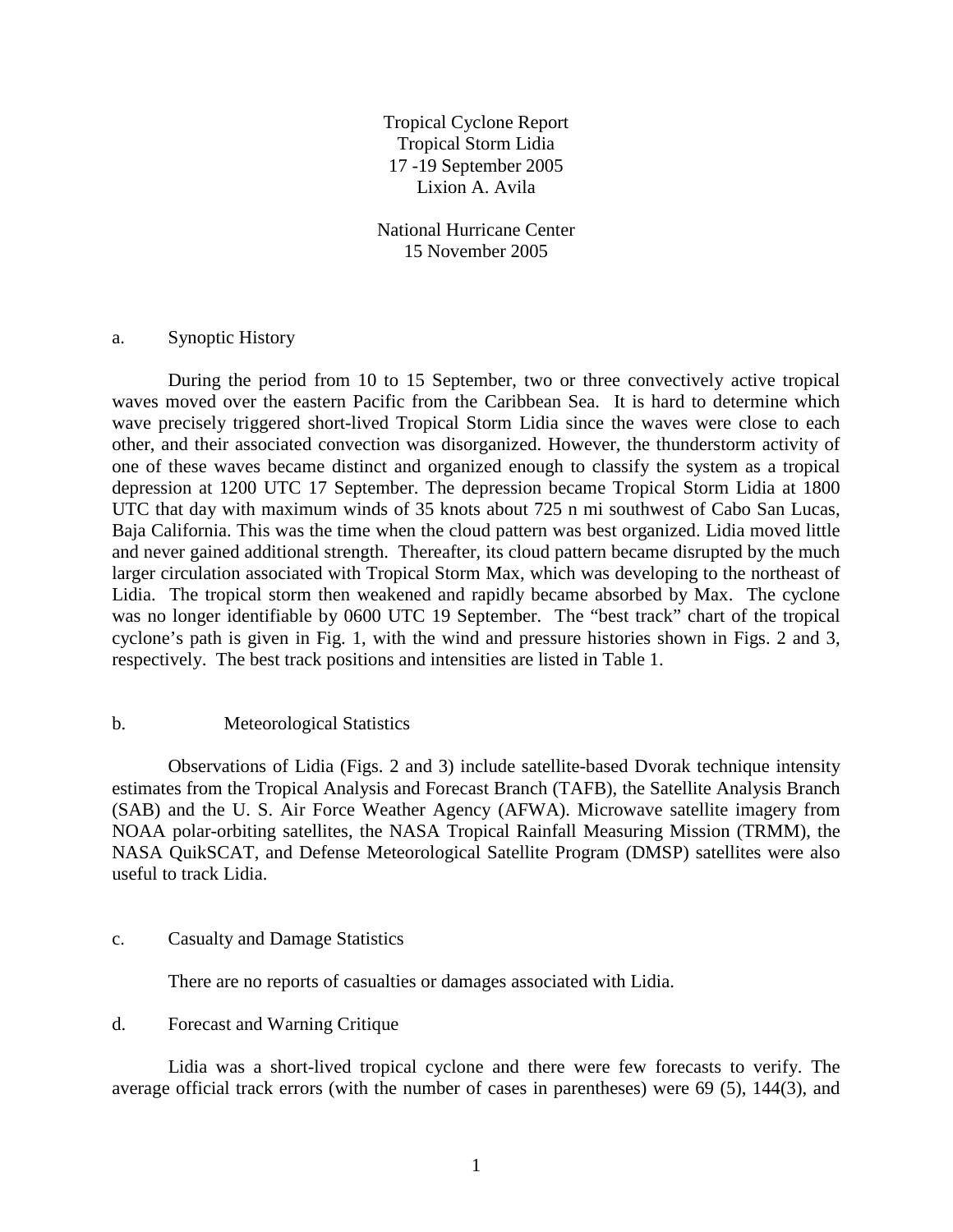230 (1) n mi for the 12, 24, and 36 h forecasts, respectively. These errors are greater than the average official track errors for the 10-yr period 1995-2004 of 37, 68, and 97 n mi, respectively.

 Average official intensity errors were 5, 10, and 15 kt for the 12, 24, and 36 h forecasts, respectively. For comparison, the average official intensity errors over the 10-yr period 1995- 2004 are 6, 11, 14 kt, respectively. Lidia was forecast to strengthen slightly but it weakened instead as it was absorbed by Max. However, initial tropical cyclone discussions noted that possibility of interaction with another cyclone and that only one of the systems was likely to survive.

No watches or warnings were required for Lidia.

| Date/Time<br>(UTC) | Latitude<br>$({}^{\circ}N)$ | Longitude<br>$(^{\circ}W)$ | Pressure<br>(mb) | Wind<br>Speed<br>(kt) | Stage               |
|--------------------|-----------------------------|----------------------------|------------------|-----------------------|---------------------|
| 17 / 1200          | 12.5                        | 114.9                      | 1008             | 25                    | tropical depression |
| 17 / 1800          | 12.4                        | 115.2                      | 1005             | 35                    | tropical storm      |
| 18/0000            | 12.3                        | 115.3                      | 1005             | 35                    | "                   |
| 18 / 0600          | 12.3                        | 115.5                      | 1005             | 35                    | $^{\prime\prime}$   |
| 18 / 1200          | 12.6                        | 115.2                      | 1005             | 35                    | $^{\prime\prime}$   |
| 18 / 1800          | 13.3                        | 114.6                      | 1005             | 30                    | tropical depression |
| 19 / 0000          | 14.2                        | 114.1                      | 1007             | 25                    | $^{\prime\prime}$   |
| 19 / 0600          |                             |                            |                  |                       | absorbed by Max     |
| 17 / 1800          | 12.4                        | 115.2                      | 1005             | 35                    | minimum pressure    |

Table 1. Best track for Tropical Storm Lidia, 17-19 September 2005.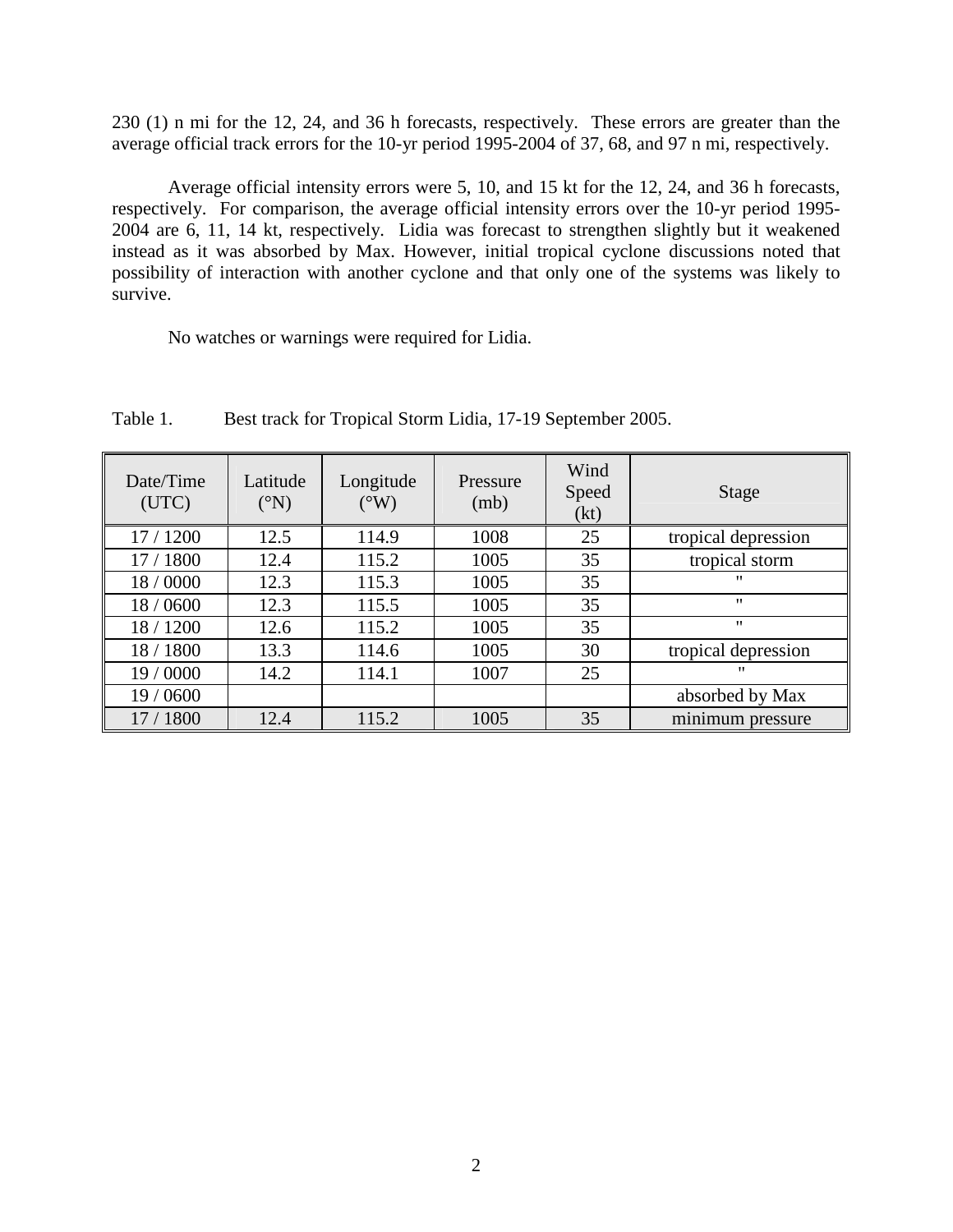

Figure 1. Best track positions for Tropical Storm Lidia, 17-19 September 2005.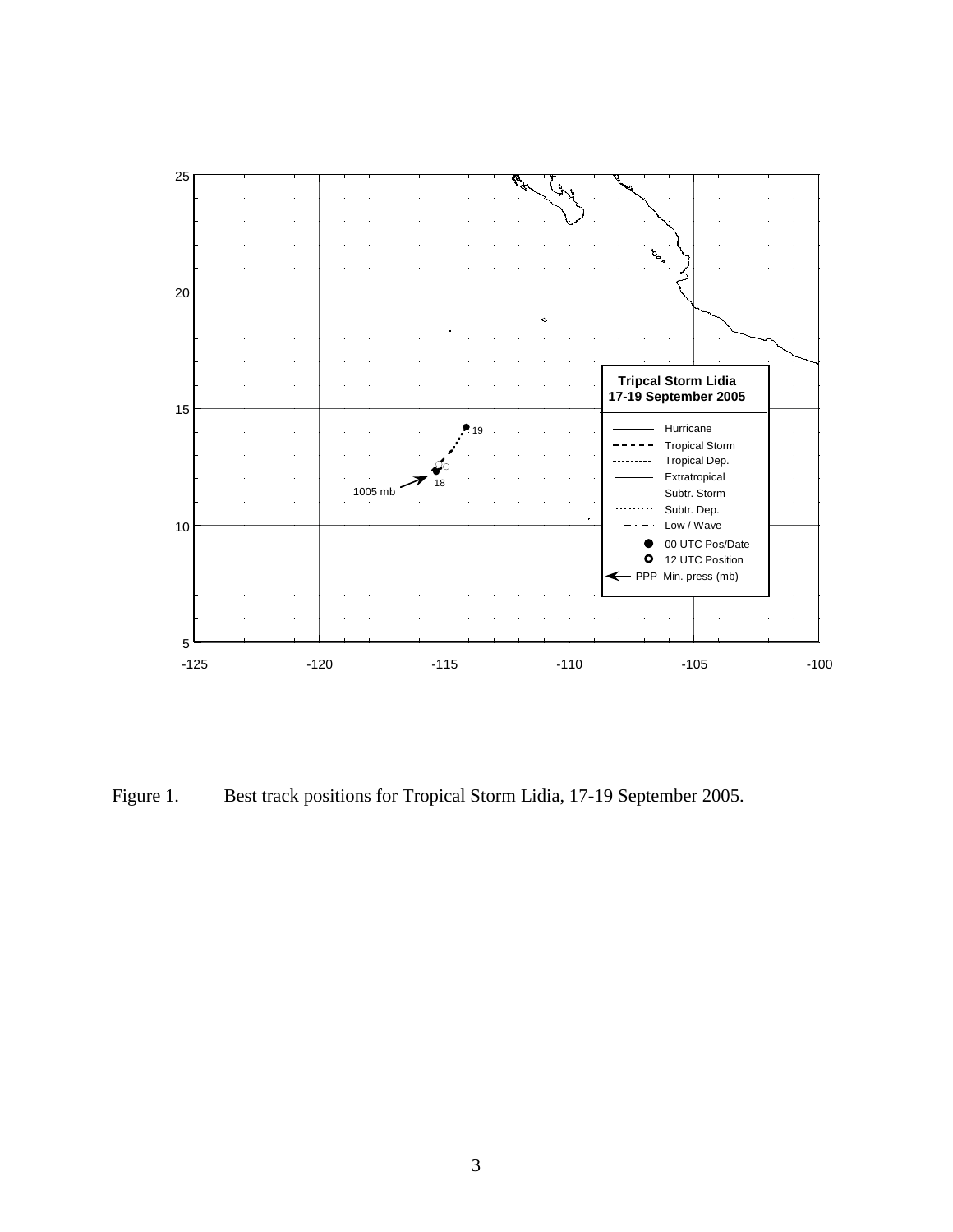

Figure 2. Selected wind observations and best track maximum sustained surface wind speed curve for Tropical Storm Lidia, 17-19 September 2005